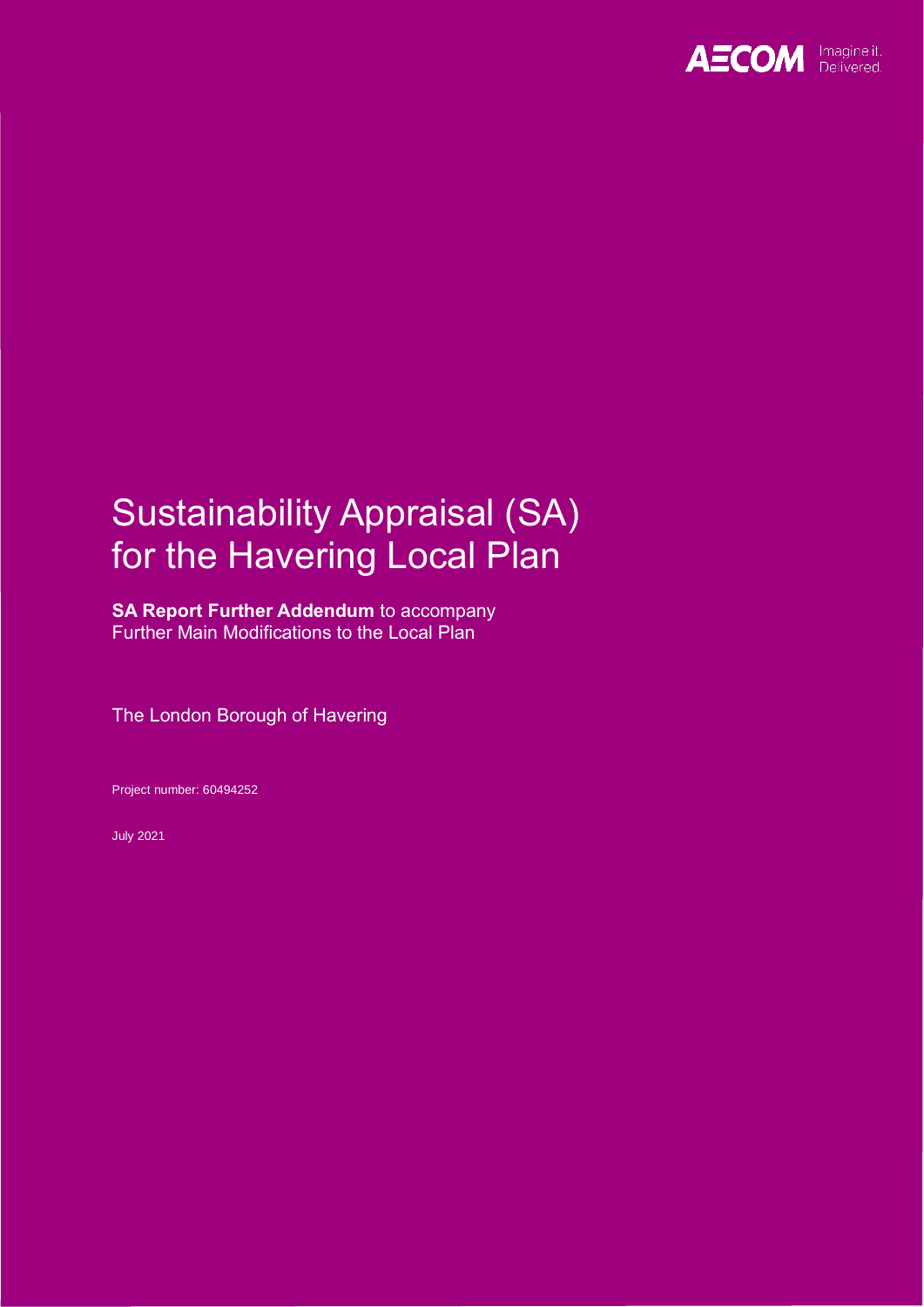### Quality information

| <b>Prepared by</b>                         | Checked by                             | <b>Approved by</b>                       |
|--------------------------------------------|----------------------------------------|------------------------------------------|
| Nick Chisholm-Batten<br>Associate Director | Alastair Peattie<br>Associate Director | Steve Smith<br><b>Technical Director</b> |
|                                            |                                        |                                          |

#### Revision History

| <b>Revision</b> | <b>Revision date</b> | <b>Details</b>          | Authorised | <b>Name</b>                     | <b>Position</b>       |
|-----------------|----------------------|-------------------------|------------|---------------------------------|-----------------------|
| V4.0            | 06/07/21             | Consultation<br>version | 06/07/21   | Nick Chisholm-<br><b>Batten</b> | Associate<br>Director |

#### Prepared for:

London Borough of Havering

#### Prepared by:

AECOM Infrastructure & Environment UK Limited Aldgate Tower 2 Leman Street London E1 8FA United Kingdom aecom.com

© 2021 AECOM Limited. All Rights Reserved.

This document has been prepared by AECOM Infrastructure & Environment UK Limited ("AECOM") for sole use of our client (the "Client") in accordance with generally accepted consultancy principles, the budget for fees and the terms of reference agreed between AECOM and the Client. Any information provided by third parties and referred to herein has not been checked or verified by AECOM, unless otherwise expressly stated in the document. No third party may rely upon this document without the prior and express written agreement of AECOM.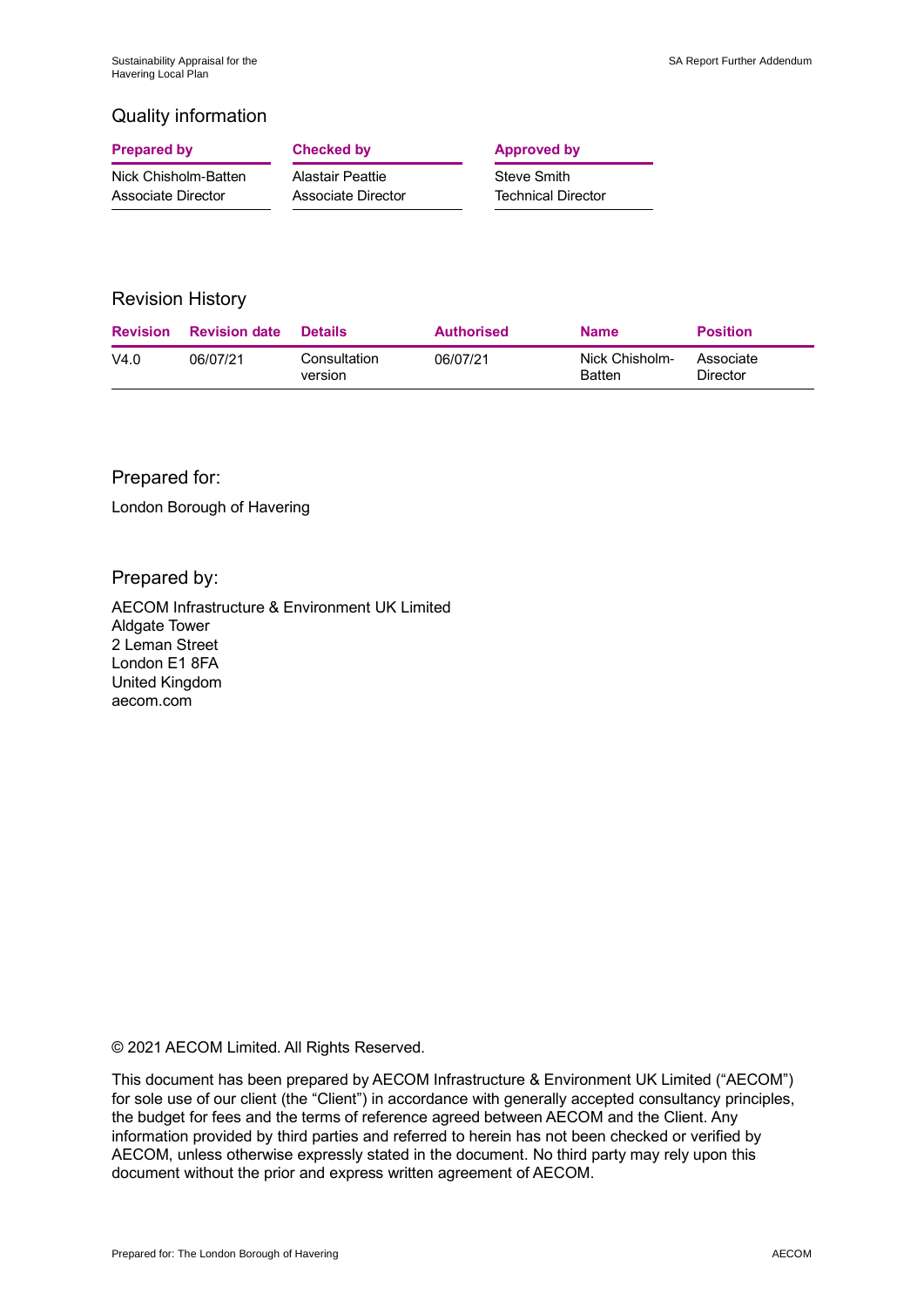### **Table of Contents**

| 1. |  |
|----|--|
|    |  |
|    |  |
| 2. |  |
| 3. |  |
|    |  |
|    |  |
|    |  |
| 4. |  |
|    |  |
|    |  |
|    |  |
| 5. |  |
|    |  |
|    |  |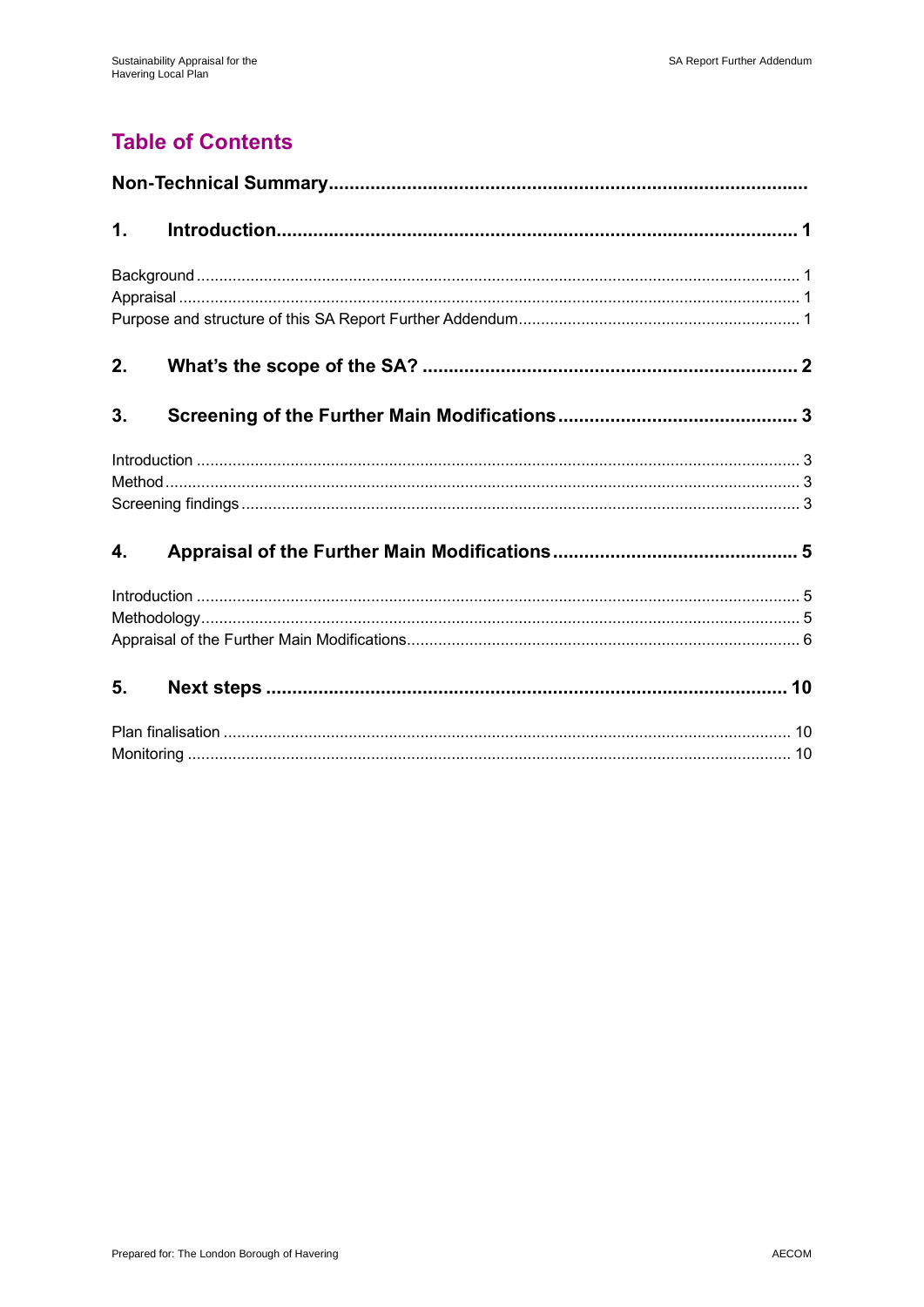### **THIS PAGE IS INTENTIONALLY LEFT BLANK**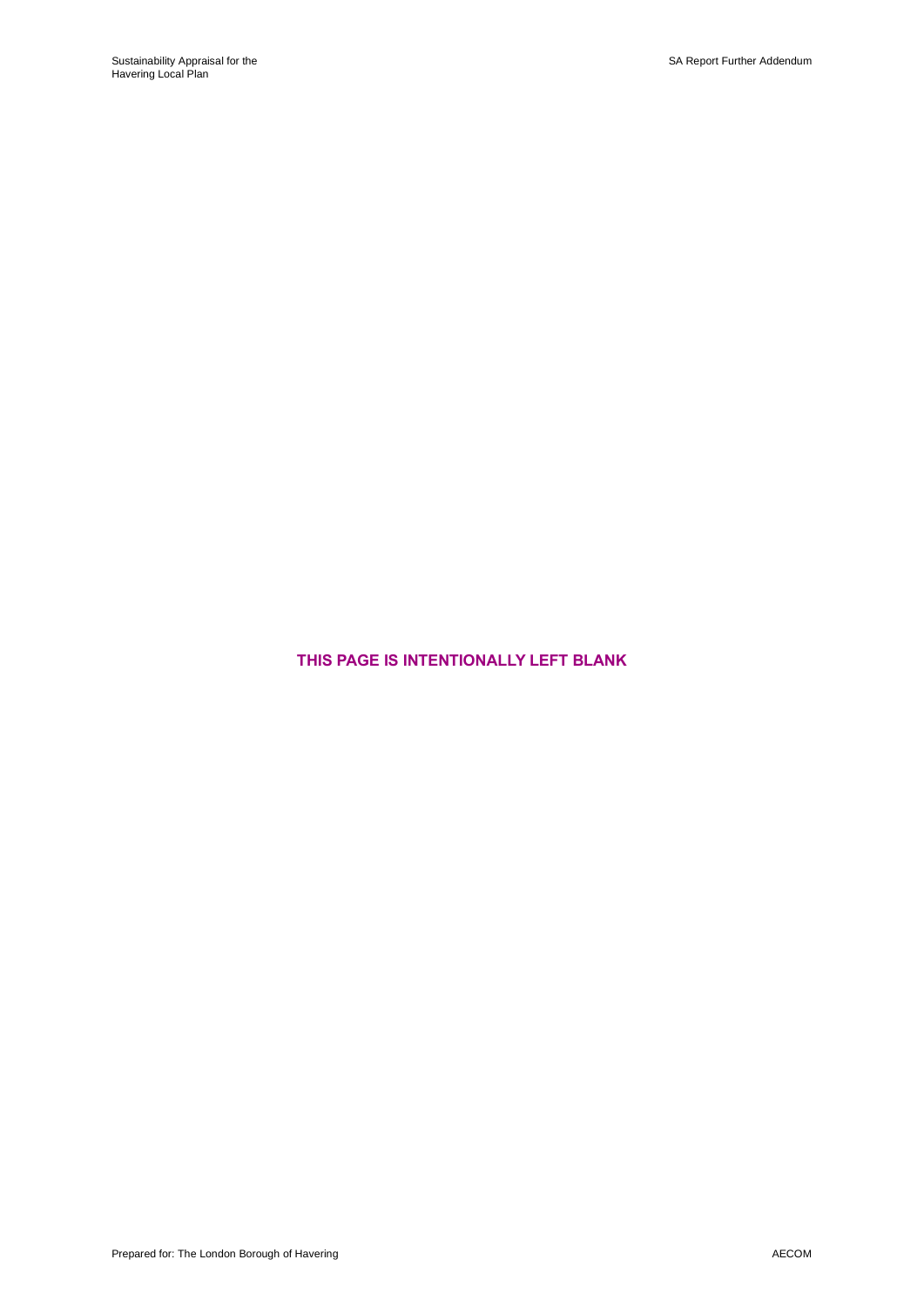# **Non-Technical Summary**

## **Introduction**

AECOM is commissioned to undertake Sustainability Appraisal (SA) in support of the Havering Local Plan 2016-2031 on behalf of the London Borough of Havering. SA is a mechanism for considering and communicating the likely effects of a draft plan, and alternatives, in terms of sustainability issues, with a view to avoiding and mitigating adverse effects and maximising the positives. SA of the Local Plan is a legal requirement.

The London Borough of Havering is currently preparing a new Local Plan to replace the existing planning policies in the Havering Local Development Framework. The new Local Plan, which will cover the period to 2031, will be the key planning policy document for the borough and will guide decisions on the use and development of land. Replacing the Havering Local Development Framework, the Local Plan together with the London Plan will comprise the Development Plan for the borough and will be the primary basis against which planning applications are assessed.

The Local Plan is at an advanced stage of preparation, having been formally published in August 2017 ahead of being submitted to the Planning Inspectorate for examination in March 2018; and then having been the focus of examination hearings in October 2018 and May 2019. As a result of discussion at the hearing sessions and representations received during examination a number of changes or 'Main Modifications' were proposed to the Local Plan and published in August 2020.

Subsequent to the publication of the Main Modifications, the Inspector has requested a number of further modifications to be made to the Local Plan to ensure it remains in general conformity with the London Plan, specifically the London Plan 2021 recently adopted in March 2021.

These changes are referred to as Further Main Modifications and need to be considered through the SA process to determine if they significantly affect the findings of the previous SA work.

This is a Non-Technical Summary (NTS) of the SA Report Further Addendum, which is an additional addendum to the SA Report [Exam ref: LBHLP.8] published alongside the Proposed Submission Plan and the SA Report Addendum published alongside the Main Modifications in August 2020.

The aim of the SA Report Further Addendum is essentially to present information on the latest proposed modifications, with a view to informing the current consultation and subsequent plan finalisation.

## **Appraising the Further Main Modifications**

The Council is proposing a number of Further Main Modifications to the submitted Local Plan as a result of the Inspector's response to the adoption of the London Plan 2021 in March 2021. It is necessary to screen the Further Main Modifications to determine if they significantly affect the findings presented in the Proposed Submission version of the SA Report [Exam ref: LBHLP.8] and the subsequent Main Modifications SA Report Addendum (published August 2020), and if further appraisal work is therefore required. Minor Modifications mainly relate to minor edits to the Plan text and have therefore been screened out as not being significant in terms of the SA, i.e. they would be inherently unlikely to give rise to significant effects.

The screening of the proposed Further Main Modifications concluded that the majority do not significantly affect the findings of the Proposed Submission SA Report (2017) [Exam ref: LBHLP.8] and subsequent SA Report Addendum (August 2020). The changes seek to provide further clarity and do not fundamentally alter the direction of the policies.

The screening identified one Further Main Modification (FMM22, replacing MM22) as needing to be carried forward for further consideration through the SA process. This is given substantive changes to Local Plan Policy 24 (Parking Provision and Design).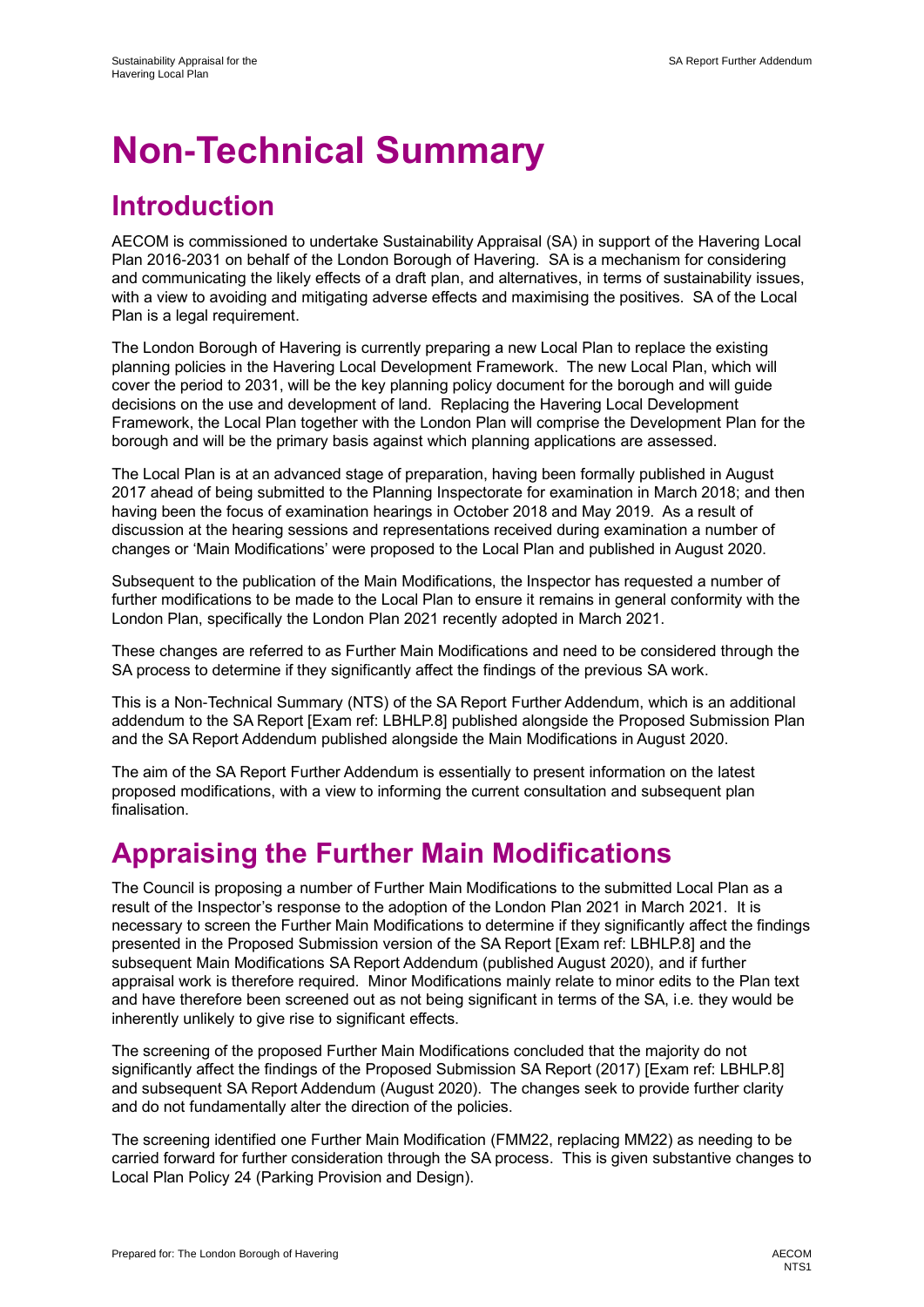The appraisal of this Further Main Modification found that it is unlikely to have a significant effect alone or significantly affect the findings presented in Chapter 8 of the Proposed Submission SA Report (2017) or those presented in the SA Report Addendum accompanying the Main Modifications (August 2020).

# **Next Steps**

Following the current consultation, the Inspector will consider all representations received, before deciding whether to report on the Plan's soundness (with modifications as necessary), or resume examination hearings.

Assuming that the Inspector is ultimately able to find the Plan 'sound', it will then be adopted by the Council. At the time of adoption an 'SA Statement' will be published that explains the process of planmaking/SA in full and presents 'measures decided concerning monitoring'.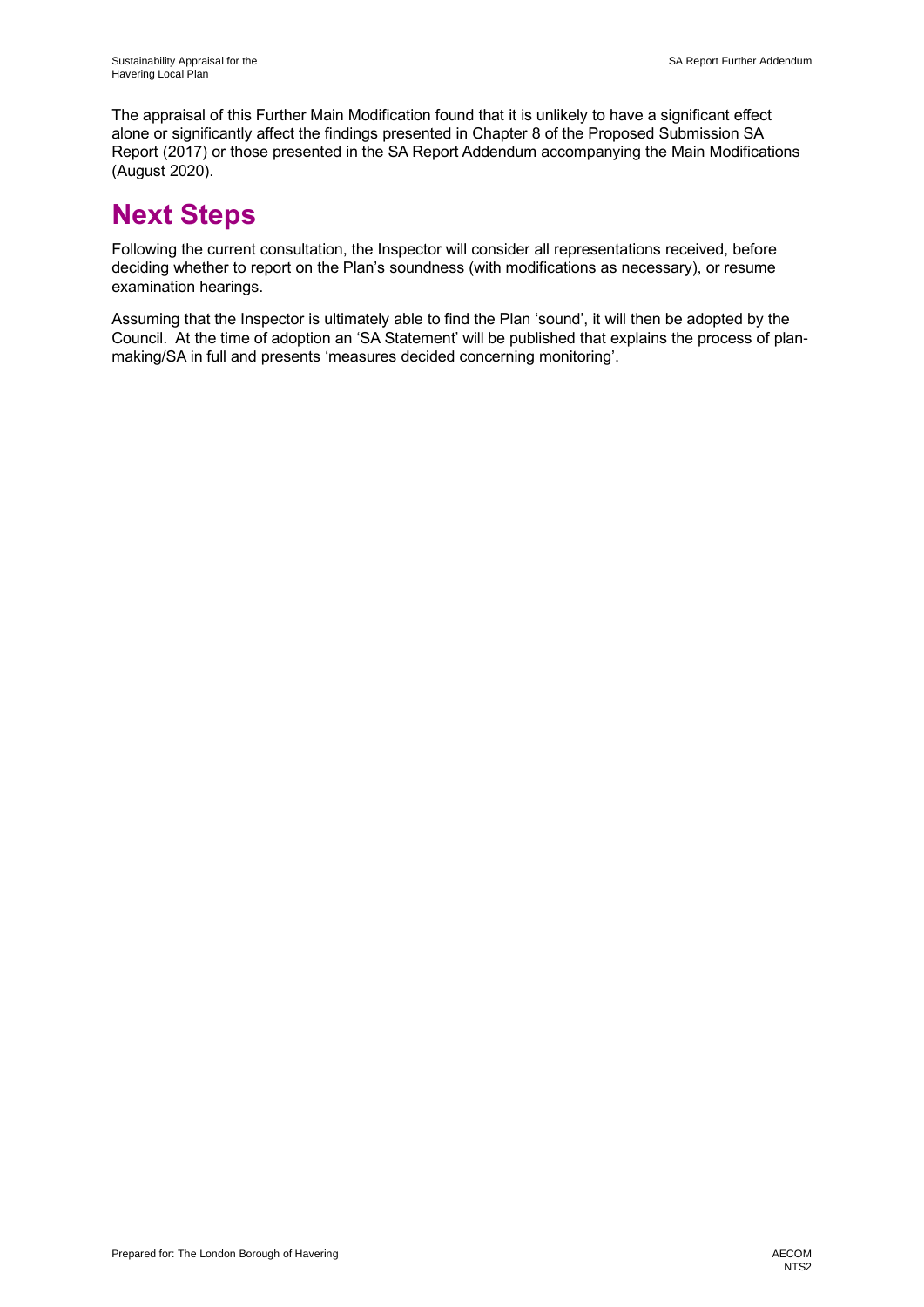# **1. Introduction**

## **Background**

- 1.1 The London Borough of Havering is currently preparing a new Local Plan (Havering Local Plan 2016-2031) to replace the existing planning policies in the Havering Local Development Framework. The new Local Plan, which will cover the period to 2031, will be the key planning policy document for the borough and will guide decisions on the use and development of land. Replacing the Havering Local Development Framework, the Local Plan together with the London Plan 2021 will comprise the Development Plan for the borough and will be the primary basis against which planning applications are assessed.
- 1.2 The Local Plan is at an advanced stage of preparation, having been formally published in August 2017 ahead of being submitted to the Planning Inspectorate for examination in March 2018; and then having been the focus of examination hearings in October 2018 and May 2019. As a result of discussion at the hearing sessions and representations received during examination a number of changes or 'Main Modifications' were proposed to the Local Plan and published in August 2020.
- 1.3 Subsequent to the publication of the Main Modifications, the Inspector has requested a number of further modifications to be made to the Local Plan to ensure it remains in general conformity with the London Plan, specifically the London Plan 2021 recently adopted in March 2021.
- 1.4 These changes are referred to as Further Main Modifications and need to be considered through the SA process to determine if they significantly affect the findings of the previous SA work.

# **Sustainability Appraisal**

1.5 AECOM is commissioned to undertake an independent Sustainability Appraisal (SA) in support of the London Borough of Havering Local Plan. SA is a legally required process that aims to ensure that the significant effects of an emerging draft plan (and alternatives) are systematically considered and communicated. It is a requirement that SA is undertaken in line with the procedures prescribed by the Environmental Assessment of Plans and Programmes Regulations (the 'SEA Regulations') 2004.

### **Purpose and structure of this SA Report Further Addendum**

- 1.6 The aim of this SA Report Further Addendum is essentially to present information on the proposed Further Main Modifications, with a view to informing the current consultation and subsequent plan finalisation.
- 1.7 This report is known as an 'SA Report Further Addendum' on the basis that it is an addendum to the SA Report published in August 2017 [Exam ref: LBHLP.8] and the SA Report Addendum published in August 2020. This SA Report Further Addendum is structured as follows:
	- **Chapter 2** presents the scope of the SA:
	- **Chapter 3** explains the method and presents the findings of the screening of proposed modifications;
	- **Chapter 4** explains the method and presents the findings of the appraisal for proposed modifications that were 'screened in'; and
	- **Chapter 5** sets out the next steps in plan-making and the SA process as well as any changes to previously proposed monitoring measures.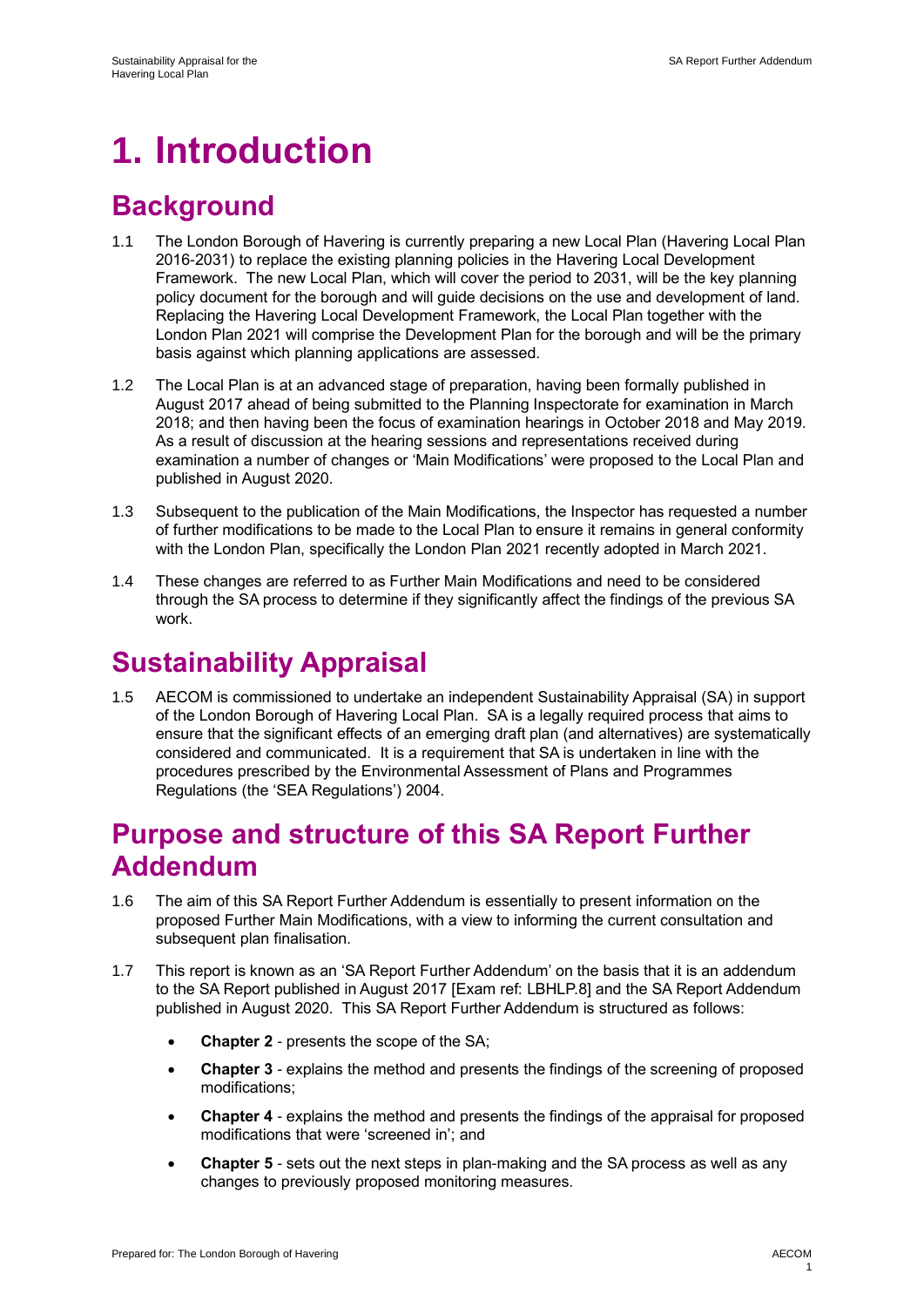# **2. What's the scope of the SA?**

2.1 The scope of SA work, with respect to the Havering Local Plan 2016-2031, is introduced within the Proposed Submission version of the SA Report published in August 2017. Essentially, the scope is reflected in a list of sustainability objectives, which collectively provide a methodological 'framework' for appraisal. The SA objectives are listed below in **Table 2.1**. It has not been necessary to update the SA framework for the purposes of this appraisal.

| <b>SA theme</b>                          | <b>SA objectives</b>                                                                                                                                                                                                                                                          |  |  |
|------------------------------------------|-------------------------------------------------------------------------------------------------------------------------------------------------------------------------------------------------------------------------------------------------------------------------------|--|--|
| <b>Biodiversity</b>                      | Maintain and enhance biodiversity and geodiversity.                                                                                                                                                                                                                           |  |  |
| <b>Climate Change</b>                    | Reduce contributions to climate change and enhance the capability of the borough to<br>adapt to climate change while promoting systems efficiency (water, energy, recycling,<br>sustainable drainage systems, green infrastructure) and local renewable energy<br>production. |  |  |
|                                          | Avoid, reduce and manage all forms of flood risk, and encourage the use of SuDS.                                                                                                                                                                                              |  |  |
| Land, Soil and<br><b>Water Resources</b> | Minimise the production of waste and maximise the reuse, recycling and landfill<br>diversion of waste.                                                                                                                                                                        |  |  |
|                                          | Ensure appropriate levels of aggregate extraction, whilst minimising adverse<br>environment impacts.                                                                                                                                                                          |  |  |
|                                          | Protect water resources, while contributing to the objectives of water management<br>plans.                                                                                                                                                                                   |  |  |
| Environmental                            | Manage air quality, noise, land, water and light pollution throughout the borough.                                                                                                                                                                                            |  |  |
| Quality                                  | Reduce the adverse effect of traffic on the environment.                                                                                                                                                                                                                      |  |  |
|                                          | Support land remediation that can improve the ecology of the area and mitigate flood<br>risk.                                                                                                                                                                                 |  |  |
| <b>Historic</b><br>Environment,          | Conserve and enhance the historic environment, heritage assets and their settings<br>where appropriate.                                                                                                                                                                       |  |  |
| Landscape and<br><b>Townscape</b>        | Conserve and enhance cultural assets.                                                                                                                                                                                                                                         |  |  |
|                                          | Create, protect and enhance places, spaces and buildings that are of high quality, well<br>designed and respect the character of the local area.                                                                                                                              |  |  |
| <b>Population and</b>                    | Provide the opportunity for all residents to live in an affordable, decent home.                                                                                                                                                                                              |  |  |
| <b>Community</b>                         | Improve accessibility to essential services, facilities and the workplace.                                                                                                                                                                                                    |  |  |
|                                          | Reduce poverty, inequality and social exclusion.                                                                                                                                                                                                                              |  |  |
|                                          | Reduce crime, the fear of crime and increase community safety.                                                                                                                                                                                                                |  |  |
|                                          | Foster community identity and participation.                                                                                                                                                                                                                                  |  |  |
| <b>Health</b> and<br>wellbeing           | Improve the health and wellbeing of the population.                                                                                                                                                                                                                           |  |  |
| Transportation                           | Reduce the need to travel particularly via environmentally harmful means by ensuring<br>facilities and services are in sustainable locations and supporting flexible working<br>conditions.                                                                                   |  |  |
| <b>Economic Vitality,</b>                | Improve opportunities for economic growth.                                                                                                                                                                                                                                    |  |  |
| <b>Employment and</b><br><b>Skills</b>   | Facilitate indigenous, inward and regional investment.                                                                                                                                                                                                                        |  |  |
|                                          | Offer all residents the opportunity for rewarding, well-located and satisfying employment.                                                                                                                                                                                    |  |  |
|                                          | Improve life-long learning, skills and education.                                                                                                                                                                                                                             |  |  |

#### **Table 2.1: The SA framework**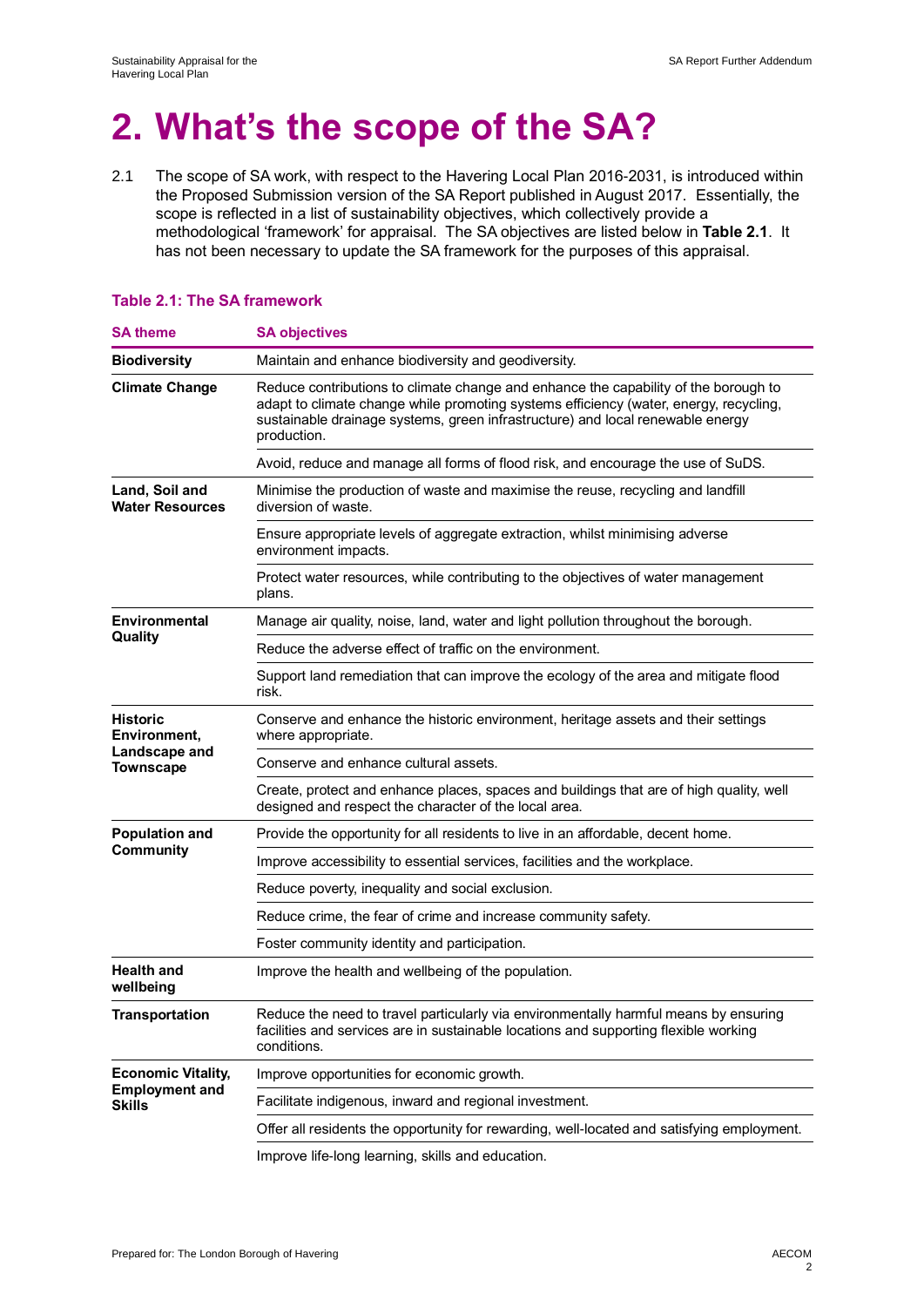# **3. Screening of the Further Main Modifications**

### **Introduction**

3.1 The Council is proposing a number of Further Main Modifications to the submitted Local Plan as a result of the Inspector's response to the adoption of the London Plan 2021 in March. It is necessary to screen the Further Main Modifications to determine if they significantly affect the findings presented in the Proposed Submission version of the SA Report [Exam ref: LBHLP.8] and the subsequent Main Modifications SA Report Addendum (published August 2020), and if further appraisal work is therefore required.

### **Method**

3.2 All of the proposed Further Main Modifications were screened to determine if further SA work was required or they could be screened out from appraisal. The findings of the screening including the rationale for why a Main Modification was screened in or out are provided in **Table 3.1**.

# **Screening findings**

3.3 **Table 3.1** below summarises the Further Main Modifications proposed and indicates which ones have been screened in or out for the purposes of SA. It also presents an overview of the rationale for the decision taken.

| <b>Further Main</b><br><b>Modification</b>                                    | Focus (changes in relation to)                                                                                                                                                                                                                                                                                                                                                                                                                                                          | in? | <b>Screened Rationale</b>                                                                                                                                                                                                                                                                                                                                                                                                                                                                          |
|-------------------------------------------------------------------------------|-----------------------------------------------------------------------------------------------------------------------------------------------------------------------------------------------------------------------------------------------------------------------------------------------------------------------------------------------------------------------------------------------------------------------------------------------------------------------------------------|-----|----------------------------------------------------------------------------------------------------------------------------------------------------------------------------------------------------------------------------------------------------------------------------------------------------------------------------------------------------------------------------------------------------------------------------------------------------------------------------------------------------|
| FMM1                                                                          | Insertion of new paragraphs between existing<br>paragraphs 1.1.5 and 1.1.6 setting out how a new<br>Local Plan will be progressed in conjunction with<br>the context of the new London Plan 2021 and<br>revisions to the NPPF in 2019.                                                                                                                                                                                                                                                  | No  | Modification provides additional<br>context in relation to the next<br>Local Plan and does not<br>significantly affect the findings of<br>the previous SA work.                                                                                                                                                                                                                                                                                                                                    |
| FMM2, FMM3,<br>FMM6<br>(replacing<br>MM6) and<br>FMM29<br>(replacing<br>MM29) | Changes to: Policy 3 - Housing Supply; Objectives No<br>Paragraph 3.2.1; Paragraph 5.1, Spatial Strategy;<br>and Table 10, Local Plan Monitoring Framework to<br>reflect updated evidence, explain the application of<br>a 'stepped' approach and ensure consistency with<br>national planning policy and the London Plan<br>2021. In this respect the housing target has been<br>increased over the Local Plan period from a<br>minimum of 17,550 to a minimum of 18,930<br>dwellings. |     | The housing numbers have been<br>reconfigured to reflect evidence<br>and provide further clarity;<br>however, the overall spatial<br>distribution development has not<br>changed during the plan period.<br>In addition, the supply situation<br>over the first 10 years of the Plan<br>period is likely to meet and<br>exceed the London Plan 2021<br>target.<br>As a result, it is considered that<br>the modification does not<br>significantly affect the findings of<br>the previous SA work. |

#### **Table 3.1 Screening the Further Main Modifications for the purposes of SA**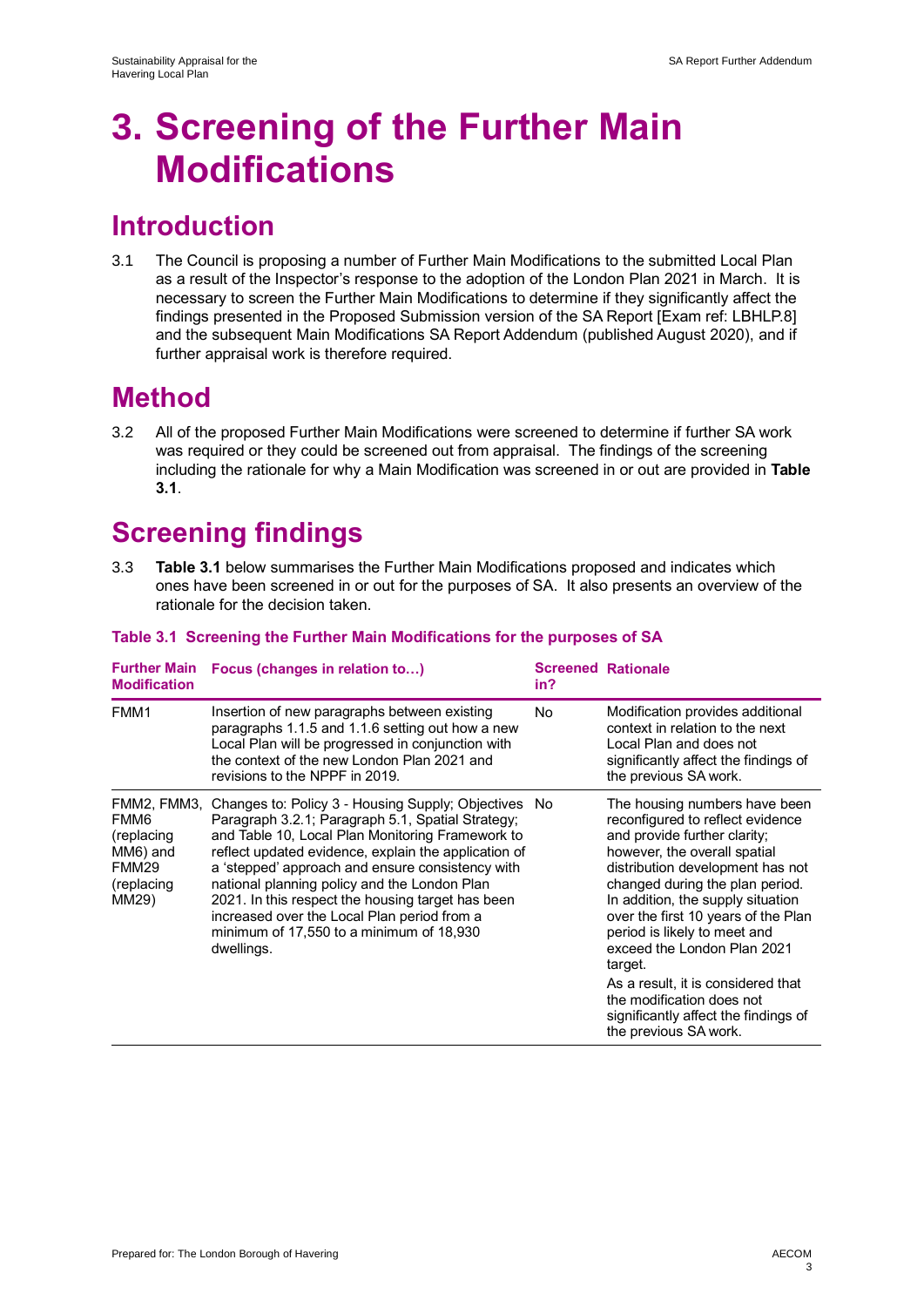| <b>Further Main</b><br><b>Modification</b> | Focus (changes in relation to)                                                                                                                                                                                                                                                                                                                                                                                                                                                             | in? | <b>Screened Rationale</b>                                                                                                                                                                   |
|--------------------------------------------|--------------------------------------------------------------------------------------------------------------------------------------------------------------------------------------------------------------------------------------------------------------------------------------------------------------------------------------------------------------------------------------------------------------------------------------------------------------------------------------------|-----|---------------------------------------------------------------------------------------------------------------------------------------------------------------------------------------------|
| FMM7<br>(replacing)<br>MM7)                | Policy 4 - Affordable Housing<br>Provides additional clarification on affordable<br>housing provision on public sector land or on<br>industrial sites where the scheme would result in a<br>net loss of industrial capacity. This is with a view to<br>aligning with the London Plan provisions for 50%<br>affordable housing on this type of land, including,<br>specifically, relating to the provision of viability<br>information for development delivered without<br>public subsidy. | No. | Modification provides additional<br>clarification, including on the<br>provision of viability information,<br>and does not significantly affect<br>the findings of the previous SA<br>work. |
| FMM22<br>(replacing<br>MM22)               | Policy 24 - Parking Provision and Design<br>A number of changes are made to Policy 24 to<br>help align the minimum parking standards with<br>those taken forward through the London Plan<br>2021.                                                                                                                                                                                                                                                                                          | Yes | Given the differences between<br>the previous and proposed<br>standards, these are substantive<br>updates to the policy which<br>should be appraised.                                       |

3.4 The Further Main Modification identified in the table above as being screened in is carried forward for further consideration through the SA process in the following chapter.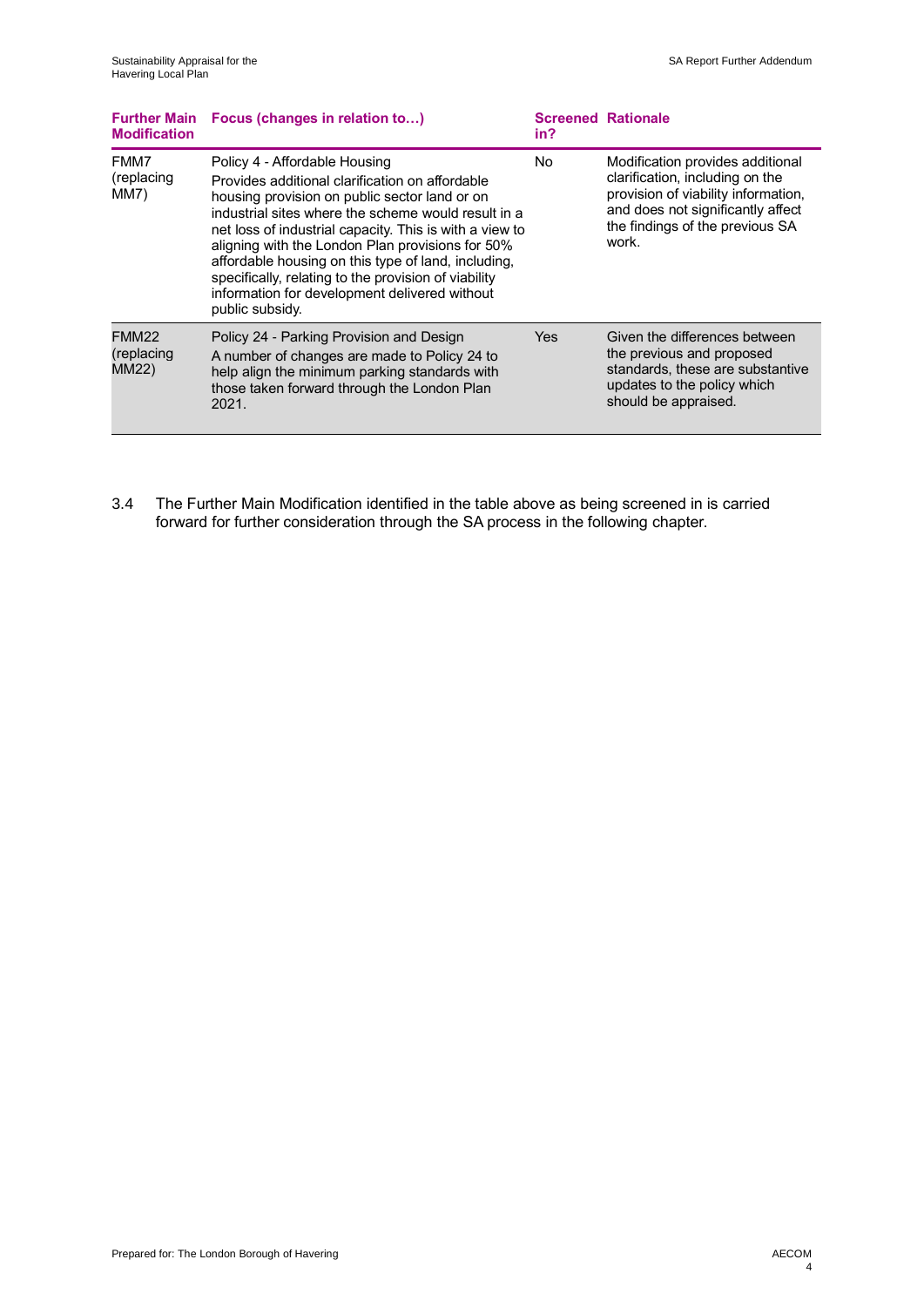# **4. Appraisal of the Further Main Modifications**

### **Introduction**

4.1 This chapter presents an appraisal of the 'screened in' proposed modification (see Table 3.1). Also, consideration is given to the in-combination effects of the submitted plan, main modifications plus the proposed further modification.

## **Methodology**

- 4.2 The appraisal identifies and evaluates 'likely significant effects' of the proposed further modification on the baseline, drawing on the SA themes/objectives identified through scoping (see Table 2.1) as a methodological framework. To reiterate, the SA themes are as follows:
	- Biodiversity
	- Climate change
	- Land, soil and water resources
	- Environmental quality
	- Historic environment, landscape and townscape
- Population and community
- Health and wellbeing
- Transportation
- Economic vitality, employment and skills
- 4.3 The focus of the appraisal is on the proposed Further Main Modifications (given that it is these proposed modifications that are currently the focus of consultation); however, explicit consideration is also given to the effects of the Havering Local Plan as modified (i.e. the cumulative effects of the proposed modifications and the rest of the Local Plan as submitted).
- 4.4 Every effort is made to predict effects accurately; however, this is inherently challenging given the high level nature of the policy approaches under consideration, and understanding of the baseline. Given uncertainties there is inevitably a need to make assumptions, e.g. in relation to the nature of plan implementation and aspects of the baseline that might be impacted.
- 4.5 Assumptions are made cautiously, and explained within the text. The aim is to strike a balance between comprehensiveness and conciseness/accessibility to the non-specialist. In many instances, given reasonable assumptions, it is not possible to predict significant effects, but it is possible to comment on effects in more general terms.
- 4.6 It is important to note that effects are predicted taking account of the criteria presented within Schedule 1 of the SEA Regulations. So, for example, account is taken of the probability, duration, frequency and reversibility of effects as appropriate. Cumulative effects are also considered, i.e. effects that become apparent once the effects of the Local Plan are considered in a wider context (i.e. recognising that it will not be implemented 'in a vacuum').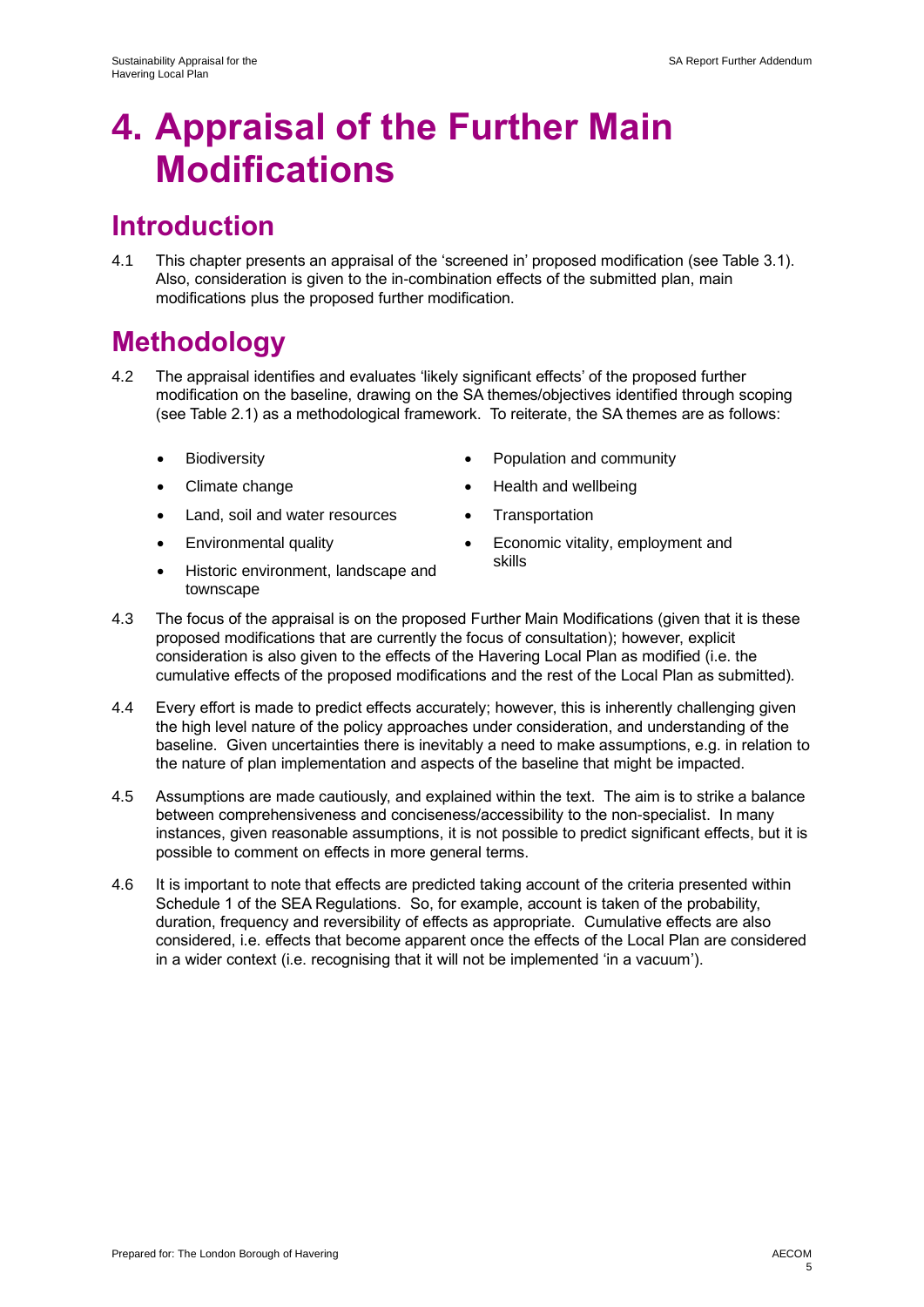## **Appraisal of the Further Main Modifications**

4.7 The following section presents an appraisal of the Further Main Modification which has been screened in (**Table 3.1**) as requiring closer examination through the SA process.

### **Further Main Modification FMM22**

- 4.8 This modification updates parking standards in areas with low public transport access. Specifically, it addresses parking standards in areas with Public Transport Access Level (PTAL) 0-1.
- 4.9 The changes are as follows for the areas of the borough that are within PTAL 0-1 but outside of Opportunity Areas: for one bedroom units the specification has changed from less than 1 parking space per unit to 0.5 parking space per unit; for 2 bedroom units there is a change from less than 1 parking space per unit to 1 parking space per unit; and for 3 bedrooms (previously up to 1.5 spaces per unit) and 4 bedrooms (previously up to 2 spaces per unit) a change of specification to 1.5 spaces per unit is proposed.
- 4.10 The minimum standards previously set out for areas within PTAL 0-1 outside of Opportunity Areas also applied for areas of the borough within PTAL 2 but 800m+ away from existing or planned rail and underground stations, with the London Plan standards applied for other areas within PTAL 2. These additional standards have been removed by FMM22 to achieve consistency with the standards set out in the London Plan 2021. The revised standards translate as up to 0.75 spaces per dwelling for 1-2 bedroom units (which is broadly similar to before when these sized dwellings are considered together) and up to 1 space per dwelling for 3+ bedroom units (which is a decrease from up to 1.5 spaces per dwelling).
- 4.11 The appraisal of FMM22 is presented below in **Table 4.1**.

#### **Table 4.1: Appraisal of FMM22**

| <b>SA theme</b>     | Is the modification alone likely to have a<br>significant effect?                                                                                                                                                                                                                                                                                          | Does the modification affect the<br>conclusion of the SA for the Proposed<br><b>Submission Plan or Main Modifications?</b>                                                                                                                                    |
|---------------------|------------------------------------------------------------------------------------------------------------------------------------------------------------------------------------------------------------------------------------------------------------------------------------------------------------------------------------------------------------|---------------------------------------------------------------------------------------------------------------------------------------------------------------------------------------------------------------------------------------------------------------|
| <b>Biodiversity</b> | The modification does not change the level<br>or distribution of growth in the borough<br>during the plan period. These changes are<br>also unlikely to lead to significant increases<br>or decreases in overall landtake<br>requirements from residential parking. As a<br>result it is not likely to have a significant<br>effect alone on biodiversity. | This modification does not significantly affect<br>the findings of the SA for biodiversity, set out<br>in Section 8.3 or the conclusions presented<br>in Table 8.1 of the Proposed Submission SA<br>Report (2017) or the SA Report Addendum<br>(August 2020). |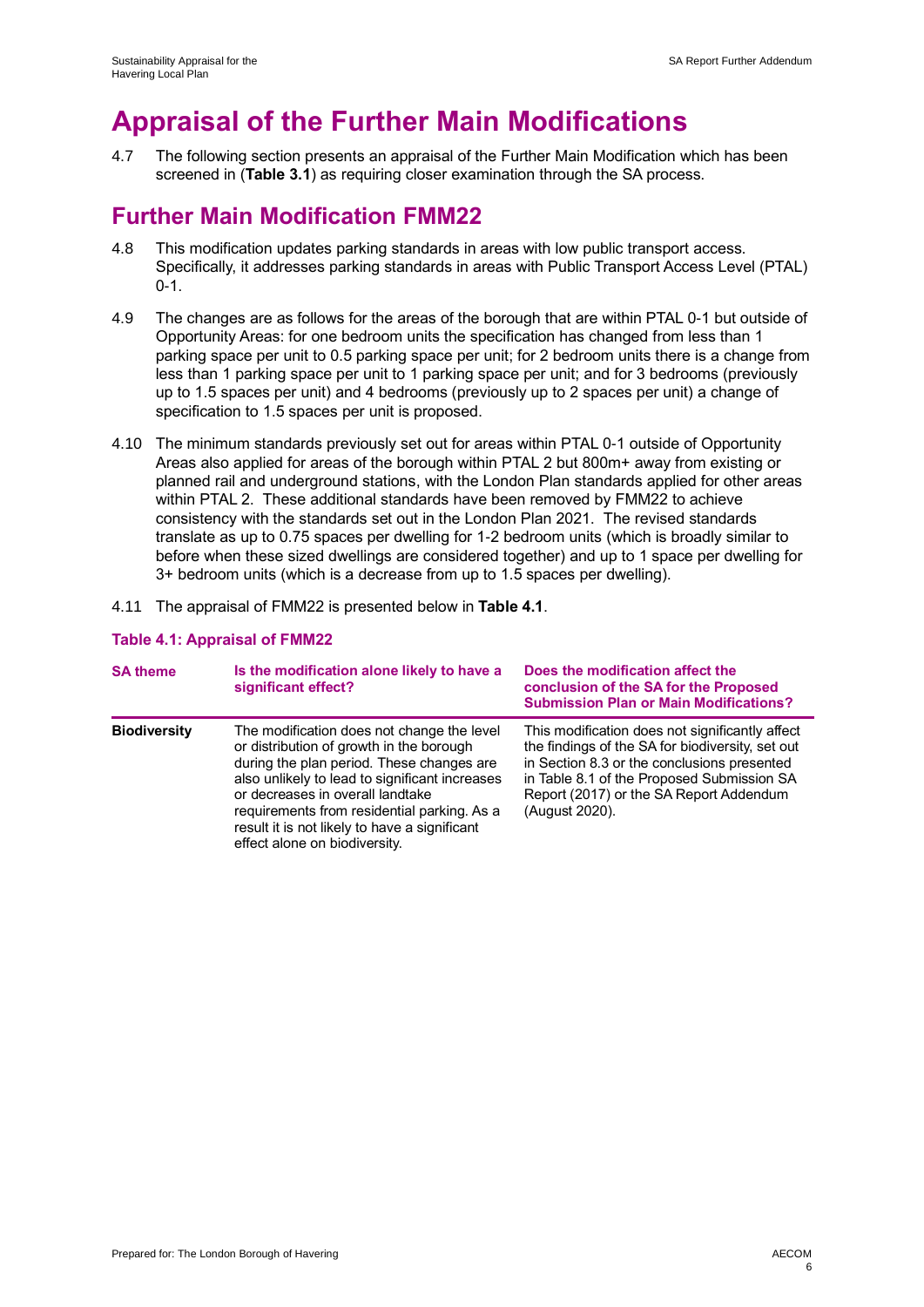| <b>SA theme</b>                   | Is the modification alone likely to have a<br>significant effect?                                                                                                                                                                                                                                                                                                                                                                                                                                                                                                                                                                                                                                                                                                                                                                                                                                                                                                                                                                                                                                                                                                                                                                                                                                          | Does the modification affect the<br>conclusion of the SA for the Proposed<br><b>Submission Plan or Main Modifications?</b>                                                                                                                                                     |
|-----------------------------------|------------------------------------------------------------------------------------------------------------------------------------------------------------------------------------------------------------------------------------------------------------------------------------------------------------------------------------------------------------------------------------------------------------------------------------------------------------------------------------------------------------------------------------------------------------------------------------------------------------------------------------------------------------------------------------------------------------------------------------------------------------------------------------------------------------------------------------------------------------------------------------------------------------------------------------------------------------------------------------------------------------------------------------------------------------------------------------------------------------------------------------------------------------------------------------------------------------------------------------------------------------------------------------------------------------|--------------------------------------------------------------------------------------------------------------------------------------------------------------------------------------------------------------------------------------------------------------------------------|
| <b>Climate change</b>             | The modification has the potential to slightly<br>decrease the provision of parking for<br>properties in areas with PTAL 0-1 outside of<br>Opportunity Areas with 1 bedroom, slightly<br>increase provision for properties with 2 and 3<br>bedrooms, whilst slightly decreasing parking<br>provision for 4 bedroom properties. The<br>revised parking standards for those areas<br>within PTAL 2 800m or more from existing or<br>planned rail and underground stations<br>translate into 0.75 spaces per dwelling for 1-<br>2 bedroom units and up to 1 space per<br>dwelling for 3+ bedroom units. The reduction<br>of parking standards for larger dwellings<br>(from up to 1.5 in those areas within PTAL 2<br>800m or more from existing or planned rail<br>and underground stations) may slightly<br>increase the use of lower carbon modes of<br>transport for those living in these properties.<br>On balance though, these changes are<br>unlikely to lead to significant effects on<br>overall greenhouse gas emissions from car<br>use in the borough.<br>These changes are also unlikely to lead to<br>significant increases or decreases in overall<br>landtake requirements from residential<br>parking in these locations, or associated<br>effects on surface water run off or flood risk. | This modification does not significantly affect<br>the findings of the SA for the climate change<br>SA theme, set out in Section 8.4 or the<br>conclusions presented in Table 8.2 of the<br>Proposed Submission SA Report (2017) or<br>the SA Report Addendum (August 2020).   |
| Land, soil and<br>water resources | The modification has the potential to slightly<br>decrease the provision of parking for<br>properties in areas with PTAL 0-1 outside of<br>Opportunity Areas with 1 bedroom, slightly<br>increase provision for properties with 2 and 3<br>bedrooms, whilst slightly decreasing parking<br>provision for 4 bedroom properties. On<br>balance, these changes are unlikely to lead<br>to significant increases or decreases in<br>overall landtake requirements from<br>residential parking in these areas. This also<br>applies in relation to landtake from updated<br>parking standards for those areas within<br>PTAL 2 800m or more from existing or<br>planned rail and underground stations.                                                                                                                                                                                                                                                                                                                                                                                                                                                                                                                                                                                                          | The modification does not significantly affect<br>the findings of the SA for land, soil and water<br>resources, set out in Section 8.5 or the<br>conclusions presented in Table 8.3 of the<br>Proposed Submission SA Report (2017) or<br>the SA Report Addendum (August 2020). |
| <b>Environmental</b><br>quality   | The modification has the potential to slightly<br>decrease the provision of parking for<br>properties in areas with PTAL 0-1 outside of<br>Opportunity Areas with 1 bedroom, slightly<br>increase provision for properties with 2 and 3<br>bedrooms, whilst slightly decreasing parking<br>provision for 4 bedroom properties. On<br>balance, these changes are unlikely to lead<br>to significant effects on air or noise quality in<br>the borough. In addition, these changes are<br>also unlikely to lead to significant increases<br>or decreases in overall landtake<br>requirements from residential parking in<br>these locations, or associated effects on<br>surface water quality. This also applies in<br>relation to landtake and air and noise quality<br>from revised parking standards for those<br>areas within PTAL 2 800m or more from<br>existing or planned rail and underground<br>stations.                                                                                                                                                                                                                                                                                                                                                                                         | This modification does not significantly affect<br>the findings of the SA for environmental<br>quality, set out in Section 8.6 or the<br>conclusions presented in Table 8.4 of the<br>Proposed Submission SA Report (2017) or<br>the SA Report Addendum (August 2020).         |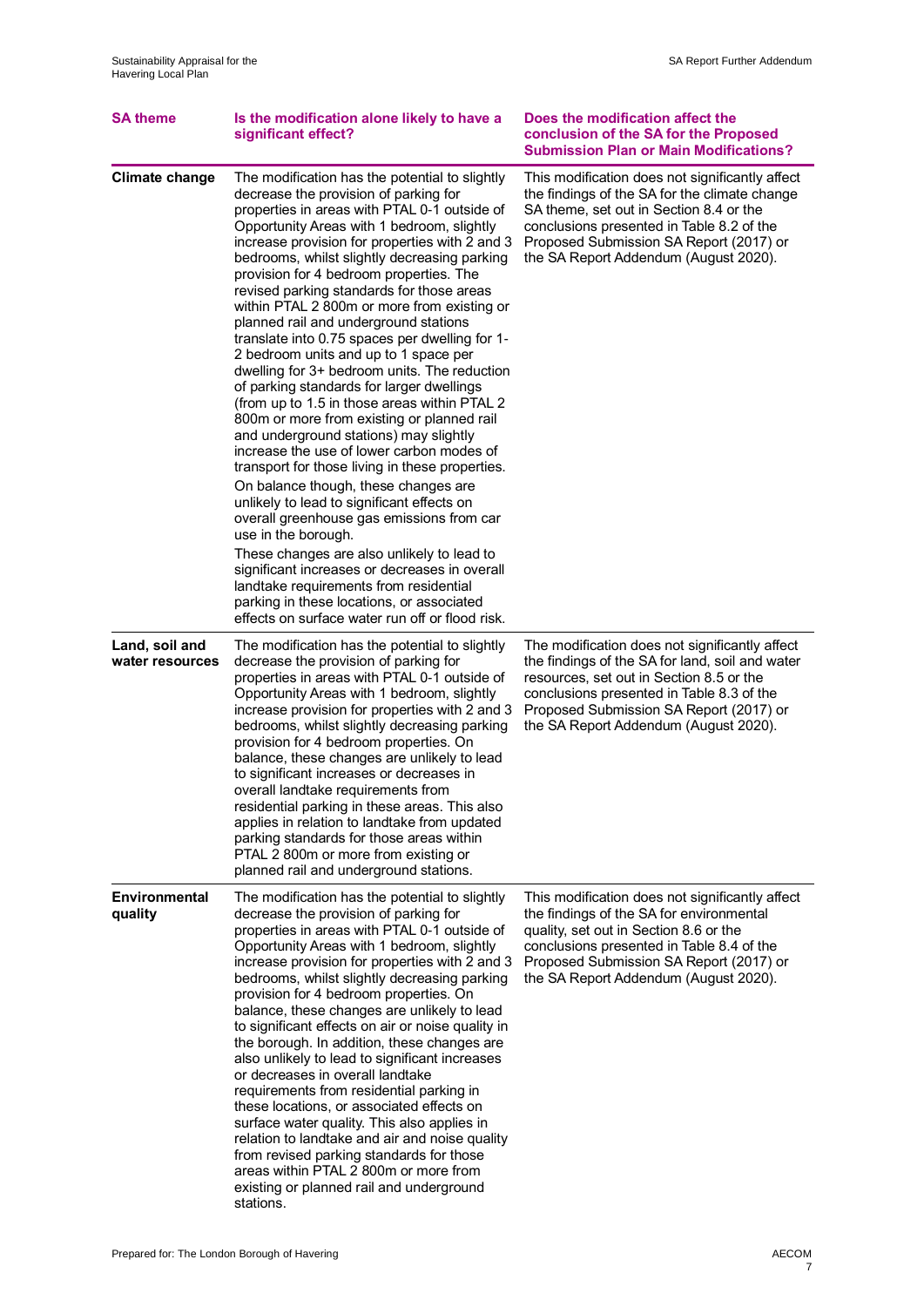| <b>SA theme</b>                                               | Is the modification alone likely to have a<br>significant effect?                                                                                                                                                                                                                                                                                                                                                                                                                                                                                                                                                                                                                                                                                                                                                                                                                                                                                                                                                                                                                                                                                                                                                                                               | Does the modification affect the<br>conclusion of the SA for the Proposed<br><b>Submission Plan or Main Modifications?</b>                                                                                                                                                                                                                                                                                                                                                                                  |
|---------------------------------------------------------------|-----------------------------------------------------------------------------------------------------------------------------------------------------------------------------------------------------------------------------------------------------------------------------------------------------------------------------------------------------------------------------------------------------------------------------------------------------------------------------------------------------------------------------------------------------------------------------------------------------------------------------------------------------------------------------------------------------------------------------------------------------------------------------------------------------------------------------------------------------------------------------------------------------------------------------------------------------------------------------------------------------------------------------------------------------------------------------------------------------------------------------------------------------------------------------------------------------------------------------------------------------------------|-------------------------------------------------------------------------------------------------------------------------------------------------------------------------------------------------------------------------------------------------------------------------------------------------------------------------------------------------------------------------------------------------------------------------------------------------------------------------------------------------------------|
| <b>Historic</b><br>environment,<br>landscape and<br>townscape | The modification has the potential to slightly<br>decrease the provision of parking for<br>properties in areas with PTAL 0-1 outside of<br>Opportunity Areas with 1 bedroom, slightly<br>increase provision for properties with 2 and 3<br>bedrooms, whilst slightly decreasing parking<br>provision for 4 bedroom properties. On<br>balance, these changes are unlikely to lead<br>to significant increases or decreases in<br>overall landtake requirements from<br>residential parking in these areas, or<br>associated effects on the fabric and setting of<br>the historic environment and on townscape<br>and landscape character. This also applies<br>in relation to the revised parking standards<br>for those areas within PTAL 2 800m or more<br>from existing or planned rail and<br>underground stations.                                                                                                                                                                                                                                                                                                                                                                                                                                          | The modification does not significantly affect<br>the findings of the SA for historic<br>environment, landscape and townscape, set<br>out in Section 8.7 or the conclusions<br>presented in Table 8.5 of the Proposed<br>Submission SA Report (2017) or the SA<br>Report Addendum (August 2020). This is<br>given the existing historic environment and<br>townscape/landscape policies of the Local<br>Plan will continue to apply in association with<br>the design of new development in the<br>borough. |
| <b>Population and</b><br>community                            | The modification has the potential to slightly<br>decrease the provision of parking for<br>properties in areas with PTAL 0-1 outside of<br>Opportunity Areas with 1 bedroom, slightly<br>increase provision for properties with 2 and 3<br>bedrooms, whilst slightly decreasing parking<br>provision for 4 bedroom properties. On<br>balance, these changes are unlikely to lead<br>to overall significant effects on factors such<br>as accessibility to services and facilities,<br>social inclusion, community cohesion or the<br>other elements considered under this SA<br>theme.<br>The revised parking standards for those<br>areas within PTAL 2 800m or more from<br>existing or planned rail and underground<br>stations translate into 0.75 spaces per<br>dwelling for 1-2 bedroom units (which is<br>broadly similar to before when these sized<br>dwellings are considered together) and up to<br>1 space per dwelling for 3+ bedroom units<br>(which is a decrease from up to 1.5 spaces<br>per dwelling). Whilst this reduces parking<br>provision for larger dwellings in these areas,<br>it considered that it is offset by their higher<br>PTAL rating, which balances the overall<br>transport accessibility of these types of<br>dwellings. | This modification does not significantly affect<br>the findings of the SA for population and<br>community, set out in Section 8.8 or the<br>conclusions presented in Table 8.5 of the<br>Proposed Submission SA Report (2017) or<br>the SA Report Addendum (August 2020).                                                                                                                                                                                                                                   |
| <b>Health and</b><br>wellbeing                                | The modification has the potential to slightly<br>decrease the provision of parking for<br>properties in areas with PTAL 0-1 outside of<br>Opportunity Areas with 1 bedroom, slightly<br>increase provision for properties with 2 and 3<br>bedrooms, whilst slightly decreasing parking<br>provision for 4 bedroom properties. The<br>reduction of parking standards for larger<br>dwellings in those areas within PTAL 2 800m<br>or more from existing or planned rail and<br>underground stations may slightly increase<br>the use of active travel modes for those living<br>in these properties. On balance though,<br>these changes are unlikely to lead to overall<br>significant effects on active travel, green<br>infrastructure provision or the other elements<br>considered under this SA theme.                                                                                                                                                                                                                                                                                                                                                                                                                                                    | This modification does not significantly affect<br>the findings of the SA for health and<br>wellbeing, set out in Section 8.9 or the<br>conclusions presented in Table 8.6 of the<br>Proposed Submission SA Report (2017) or<br>the SA Report Addendum (August 2020).                                                                                                                                                                                                                                       |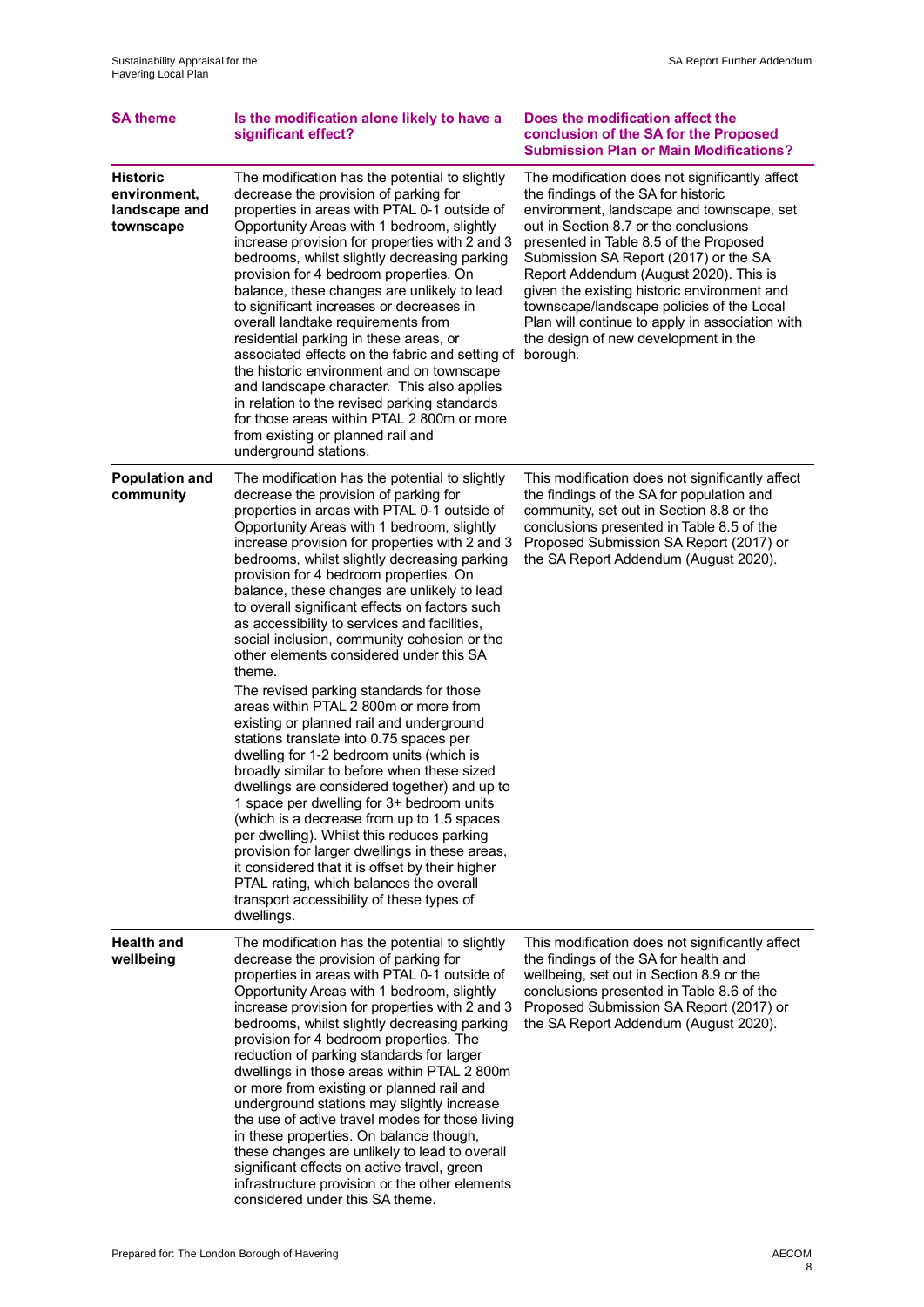| <b>SA theme</b>                                          | Is the modification alone likely to have a<br>significant effect?                                                                                                                                                                                                                                                                                                                                                                                                                                                                                                                                                                                                                                                                                                                                                                                                                                                                                                                                                                                                                                                                                                                                                  | Does the modification affect the<br>conclusion of the SA for the Proposed<br><b>Submission Plan or Main Modifications?</b>                                                                                                                                                               |
|----------------------------------------------------------|--------------------------------------------------------------------------------------------------------------------------------------------------------------------------------------------------------------------------------------------------------------------------------------------------------------------------------------------------------------------------------------------------------------------------------------------------------------------------------------------------------------------------------------------------------------------------------------------------------------------------------------------------------------------------------------------------------------------------------------------------------------------------------------------------------------------------------------------------------------------------------------------------------------------------------------------------------------------------------------------------------------------------------------------------------------------------------------------------------------------------------------------------------------------------------------------------------------------|------------------------------------------------------------------------------------------------------------------------------------------------------------------------------------------------------------------------------------------------------------------------------------------|
| <b>Transportation</b>                                    | The modification has the potential to slightly<br>decrease the provision of parking for<br>properties in areas with PTAL 0-1 outside of<br>Opportunity Areas with 1 bedroom, slightly<br>increase provision for properties with 2 and 3<br>bedrooms, whilst slightly decreasing parking<br>provision for 4 bedroom properties.<br>The revised parking standards for those<br>areas within PTAL 2 800m or more from<br>existing or planned rail and underground<br>stations translate into 0.75 spaces per<br>dwelling for 1-2 bedroom units (which is<br>broadly similar to before when these sized<br>dwellings are considered together) and up to<br>1 space per dwelling for 3+ bedroom units<br>(which is a decrease from up to 1.5 spaces<br>per dwelling). Whilst this reduces parking<br>provision for larger dwellings in these areas,<br>it considered that it is offset by their higher<br>PTAL rating, which balances the overall<br>transport accessibility of these types of<br>dwellings.<br>On balance, these changes on their own are<br>unlikely to lead to overall significant effects<br>on accessibility to services and facilities,<br>walking and cycling levels or public transport<br>use. | The modification does not significantly affect<br>the findings of the SA for transportation, set<br>out in Section 8.10 or the conclusions<br>presented in Table 8.7 of the Proposed<br>Submission SA Report (2017) or the SA<br>Report Addendum (August 2020).                          |
| <b>Economic</b><br>vitality,<br>employment and<br>skills | The modification has the potential to slightly<br>decrease the provision of parking for<br>properties in areas with PTAL 0-1 outside of<br>Opportunity Areas with 1 bedroom, slightly<br>increase provision for properties with 2 and 3<br>bedrooms, whilst slightly decreasing parking<br>provision for 4 bedroom properties. On<br>balance, these changes on their own are<br>unlikely to lead to significant effects on<br>economic vitality or access to employment<br>opportunities. This also applies in relation to<br>the updated parking standards for those<br>areas within PTAL 2 800m or more from<br>existing or planned rail and underground<br>stations.                                                                                                                                                                                                                                                                                                                                                                                                                                                                                                                                            | The modification does not significantly affect<br>the findings of the SA for economic vitality,<br>employment and skills, set out in Section 8.6<br>or the conclusions presented in Table 8.4 of<br>the Proposed Submission SA Report (2017)<br>or the SA Report Addendum (August 2020). |

4.12 In summary, Further Main Modification FMM22 is not likely to have a significant effect alone nor does it significantly affect the findings or conclusions presented in the SAs for the Proposed Submission Plan and subsequent Main Modifications.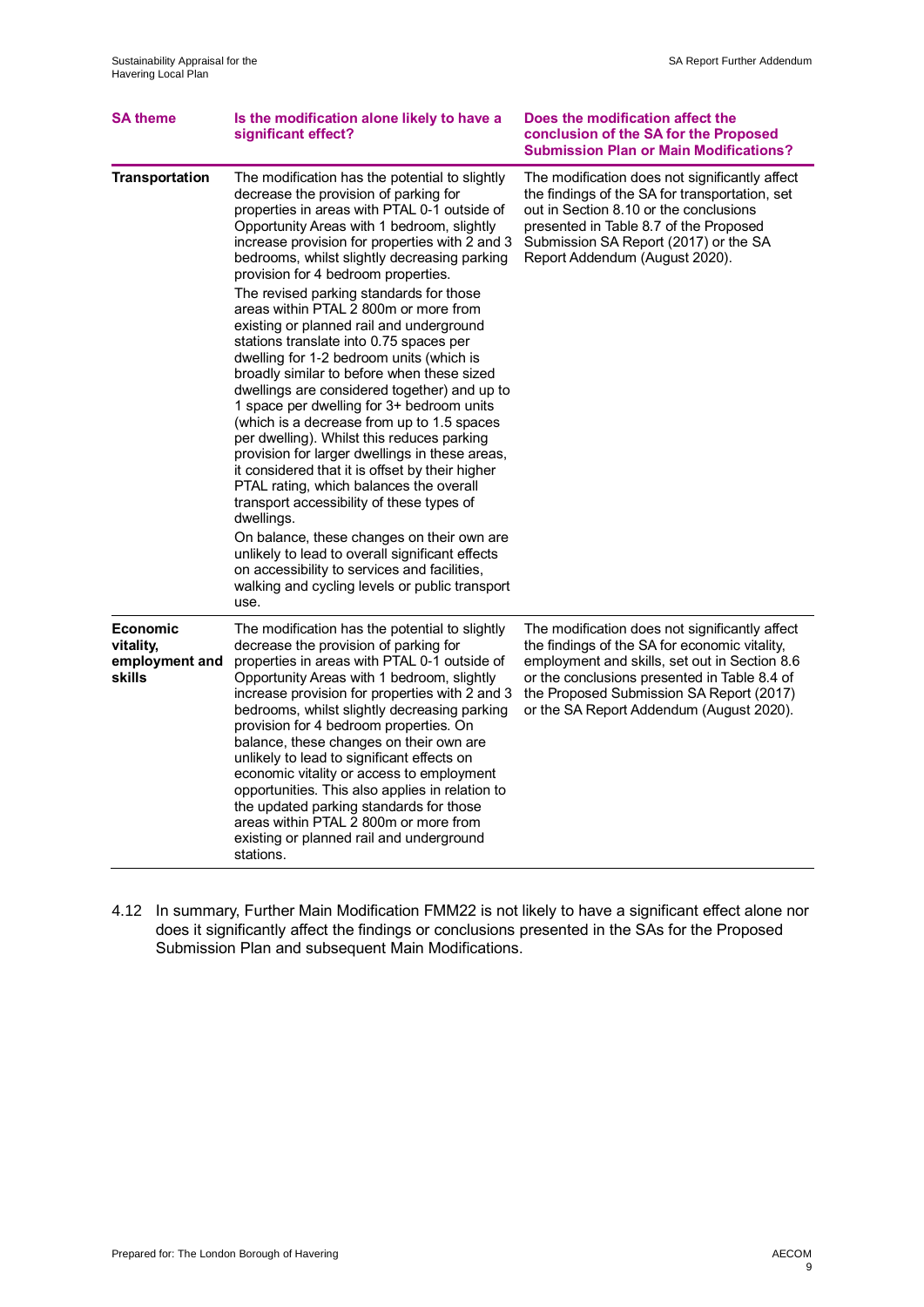# **5. Next steps**

# **Plan finalisation**

- 5.1 Following the current consultation, the Inspector will consider all representations received, before deciding whether to report on the Plan's soundness (with modifications as necessary), or resume examination hearings.
- 5.2 Assuming that the Inspector is ultimately able to find the Plan 'sound', it will then be adopted by the Council. At the time of adoption an 'SA Statement' will be published that explains the process of plan-making/SA in full and presents 'measures decided concerning monitoring'.

# **Monitoring**

5.3 The SA Report [Exam ref: LBHLP.8] published alongside the Proposed Submission document sets out a range of 'proposed monitoring measures' in Chapter 9. The work carried out in relation to the proposed modifications does not necessitate any significant amendments to the proposed measures at this stage. A final list of monitoring measures will be presented within the SA Adoption Statement produced once the Local Plan is adopted.